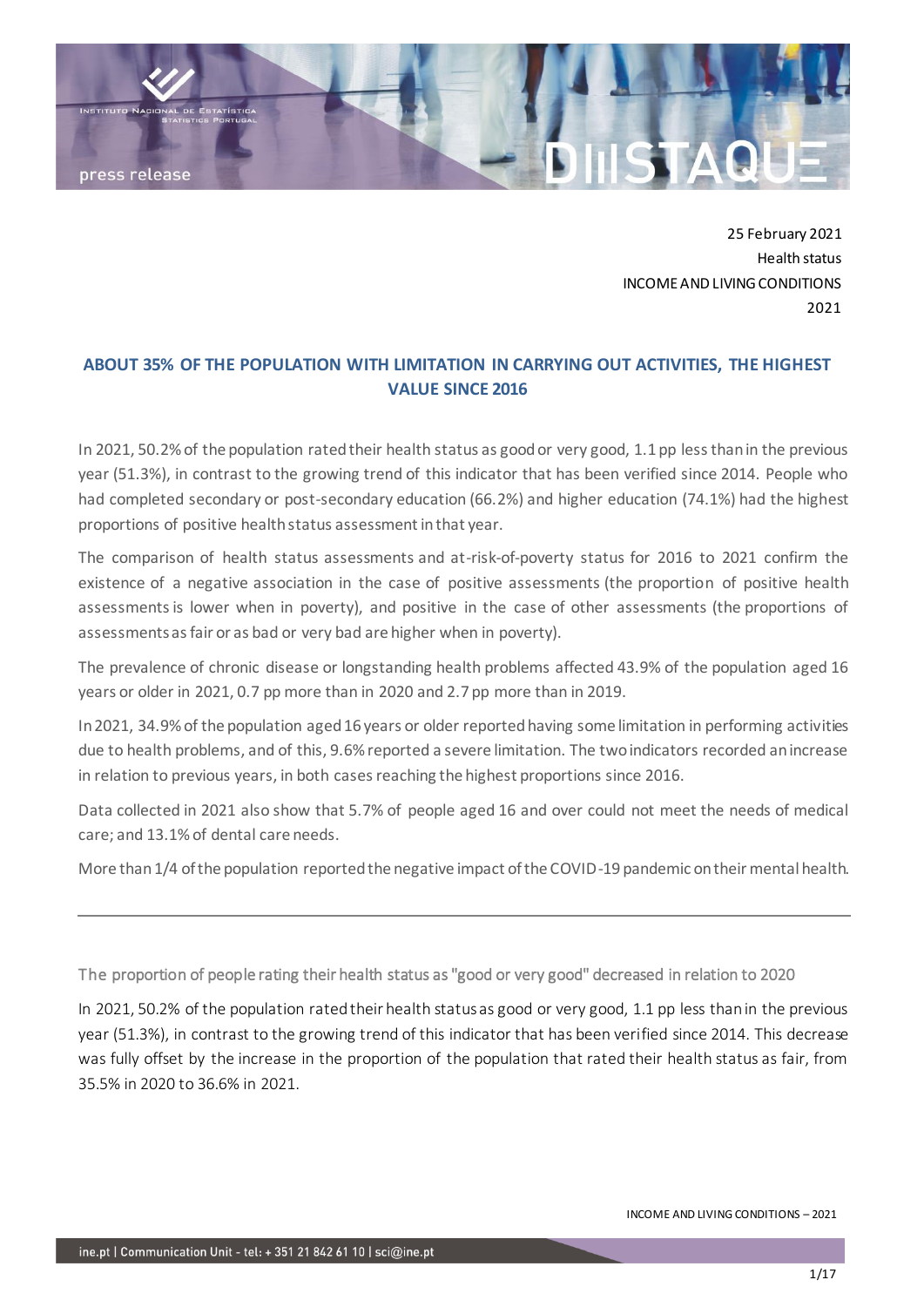

Figure 1. Proportion of the population aged 16 years or older by self-reported health status, Portugal, 2004-2021



Source: INE, Survey on Living Conditions and Income 2004-2021.

The distribution of the population that positively evaluated their health status remained consistent with the results of the survey for previous years, although slightly decreasing in relation to the previous year in almost all categories. Yet, there was an increase in the percentage of people who rated their health as good or very good in the case of the elderly population (aged 65 years or older), from 15.6% in 2020 to 16.8% in 2021.

Despite having decreased for both men and women, the positive health status assessment continued to be more frequent in men (54.2% in 2021 and 55.7% in 2020) than in women (46.6% in 2021 and 47.4% in 2020), with a difference of almost 8 pp.

The highest proportions of positive assessments of health status were recorded by the employed population (with 65.2%), as well as by people who had completed secondary or post-secondary education (with 66.4%) and higher education (with 74.1%).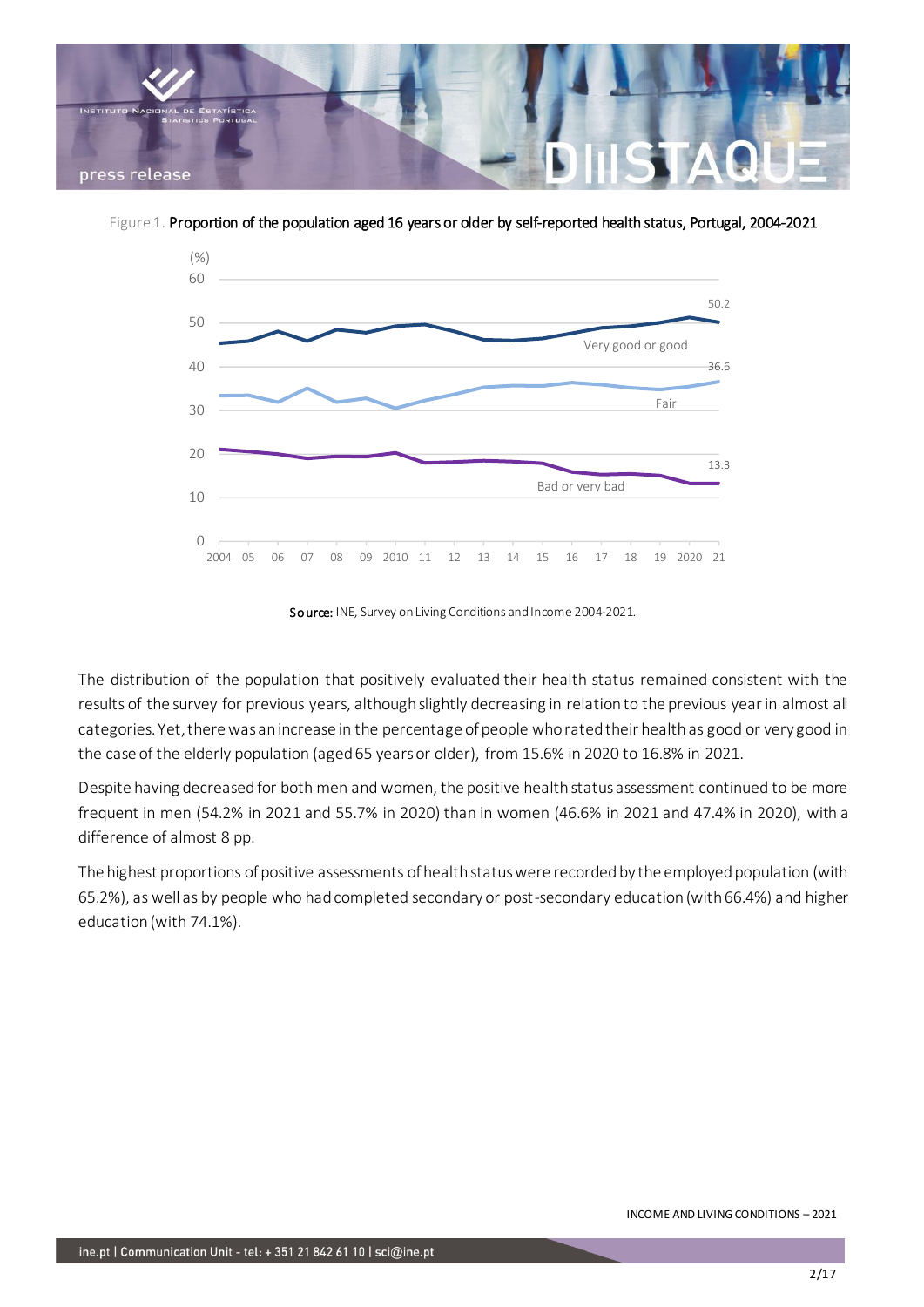

Figure 2. Proportion of the population aged 16 years or older rating their health status as "good or very good", Portugal, 2020-2021



Source: INE, Survey on Income and Living Conditions 2020-2021.

The analysis of data by age group shows a decreasing pattern of the proportion of people with positive evaluation in 2021, from 93.2% in the first 10 years of life to 11.3% after 80 years, and a strong increase in the intensity of variation as from 40-49 years. In reverse, there is an increasing behaviour of the proportion of people with fair health over the first 60 years, and a reduction in the elderly age groups.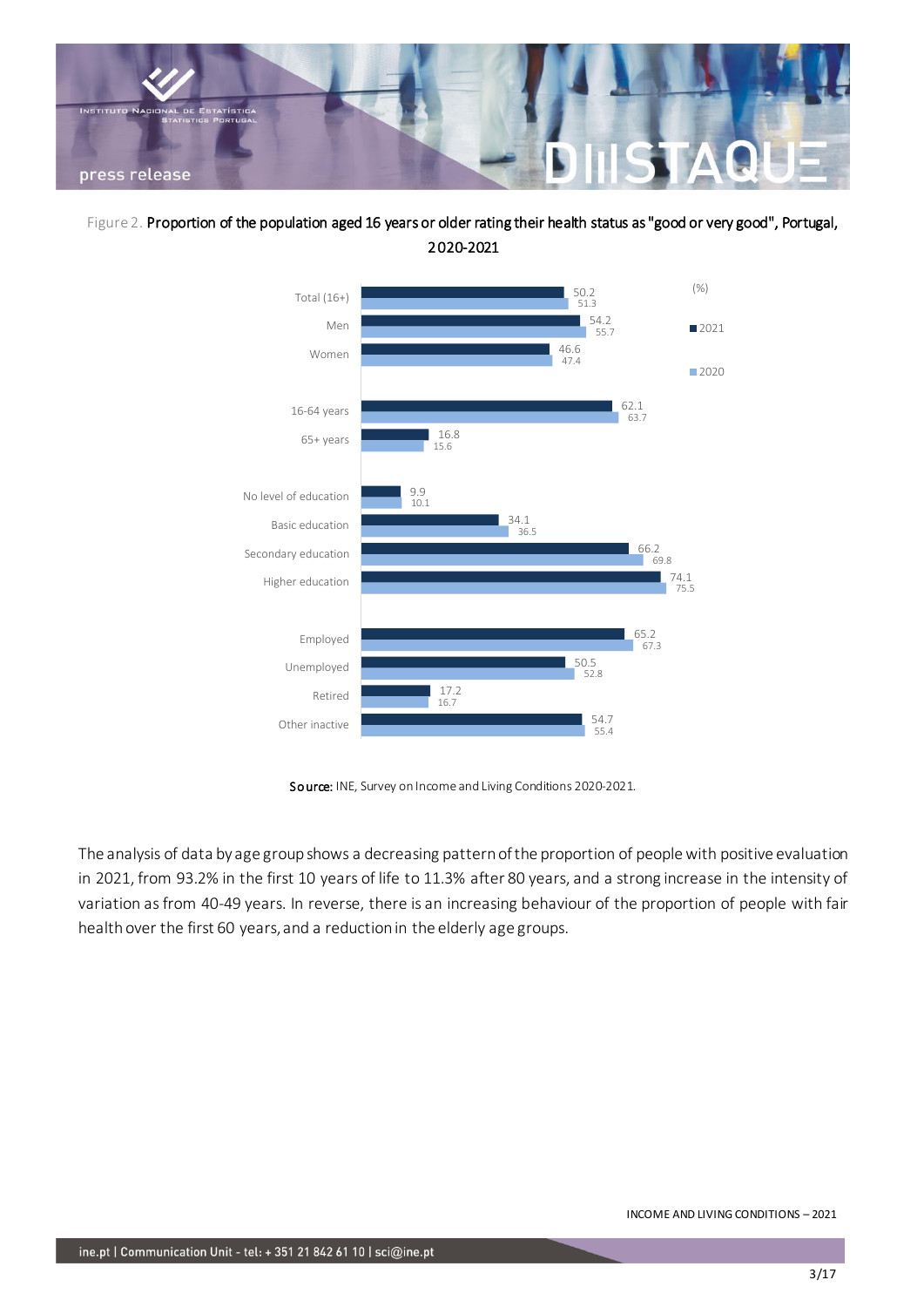

Figure 3. Proportion of the population by self-reported health status and age group, Portugal, 2021



Source: INE, Survey on Income and Living Conditions 2021.

By region, in the Área Metropolitana de Lisboa there was the highest proportion of people aged 16 years or older who positively evaluated their health status (56.2% in 2021), a position that has remained since the previous year (56.4% in 2020). In 2021, residents in Algarve (52.6%) and in Região Autónoma dos Açores (52.1%) also rated their health as good or very good above the national average (50.2%). The population living in the Centro region recorded, on the other hand, the lowest frequency of this indicator in 2021 (43.8%), with a decrease of 2.0 pp in relation to the previous year (45.8%).

Between 2020 and 2021, the proportion of the population of the Região Autónoma da Madeira who positively assessed their health status increased from 44.7% to 46.6%, in contrast to the decreasing trend of almost all other regions of the country.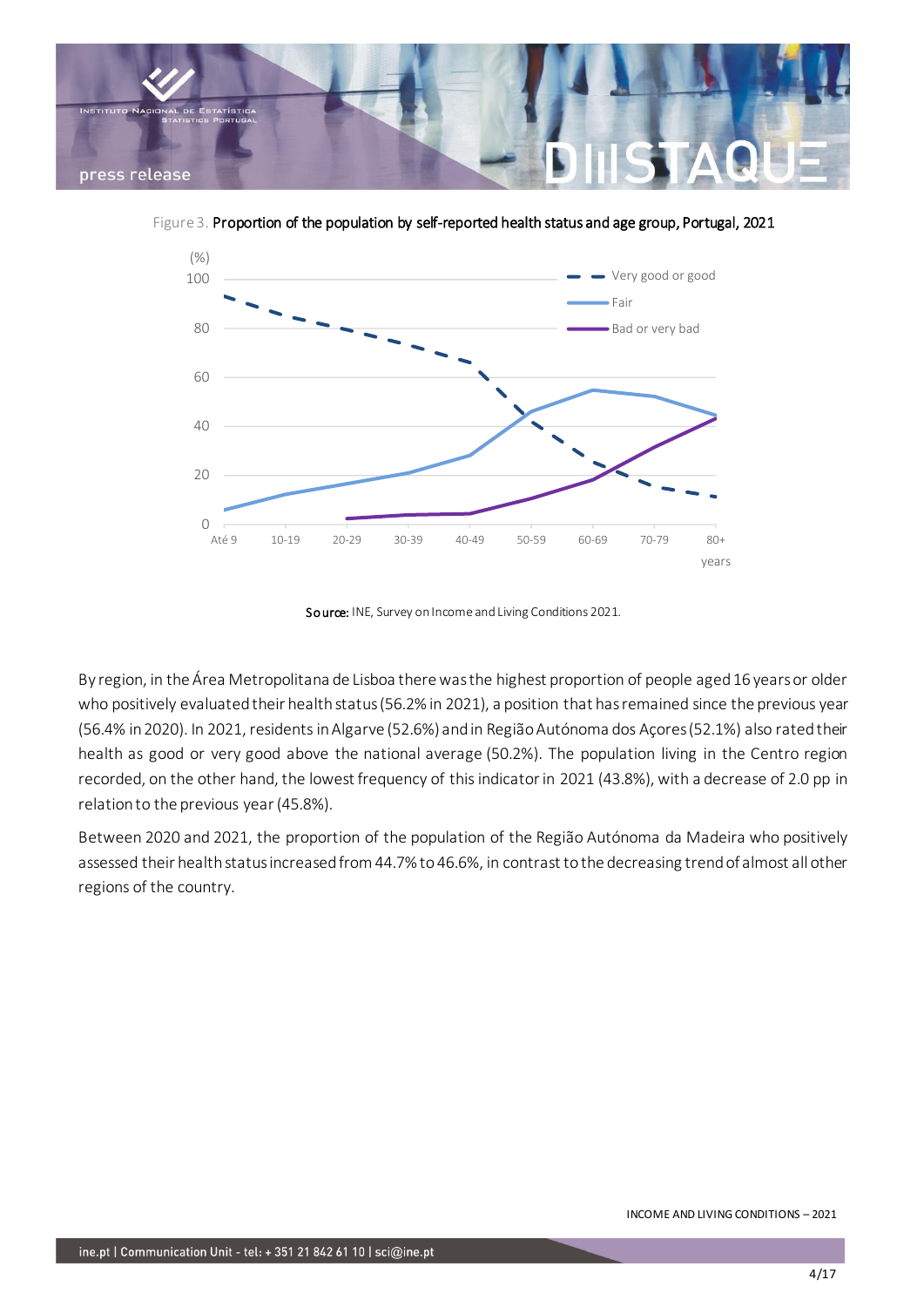





Source: INE, Survey on Income and Living Conditions 2020-2021.

43.9% of the population reported chronic diseases or longstanding health problems

The prevalence of chronic diseases or long-term health problems (i.e. a health problem that lasts or is expected to last for six months or more) affected 43.9% of the population aged 16 or over in 2021, 0.7 pp more than in 2020 and 2.7 pp more than in 2019.

In 2021, as in previous years, this situation continued to affect more women (47.0%) than men (40.4%), and especially the elderly (71.4%), in a proportion equivalent to 2.1 times that of people under 65 years of age (34.1%).

By level of education, the prevalence of chronic diseases or longstanding health problems affected 80.1% of the population without any level of complete education, a proportion much higher than that for people with primary education (53.3%) and almost three times that of those who had completed secondary or higher education (both with about 31%).

By activity status, it is clear the superiority of the prevalence of chronic morbidity for the retired population (71.1%) in relation to to the employed population (30.9%) or to the unemployed population (40.6%).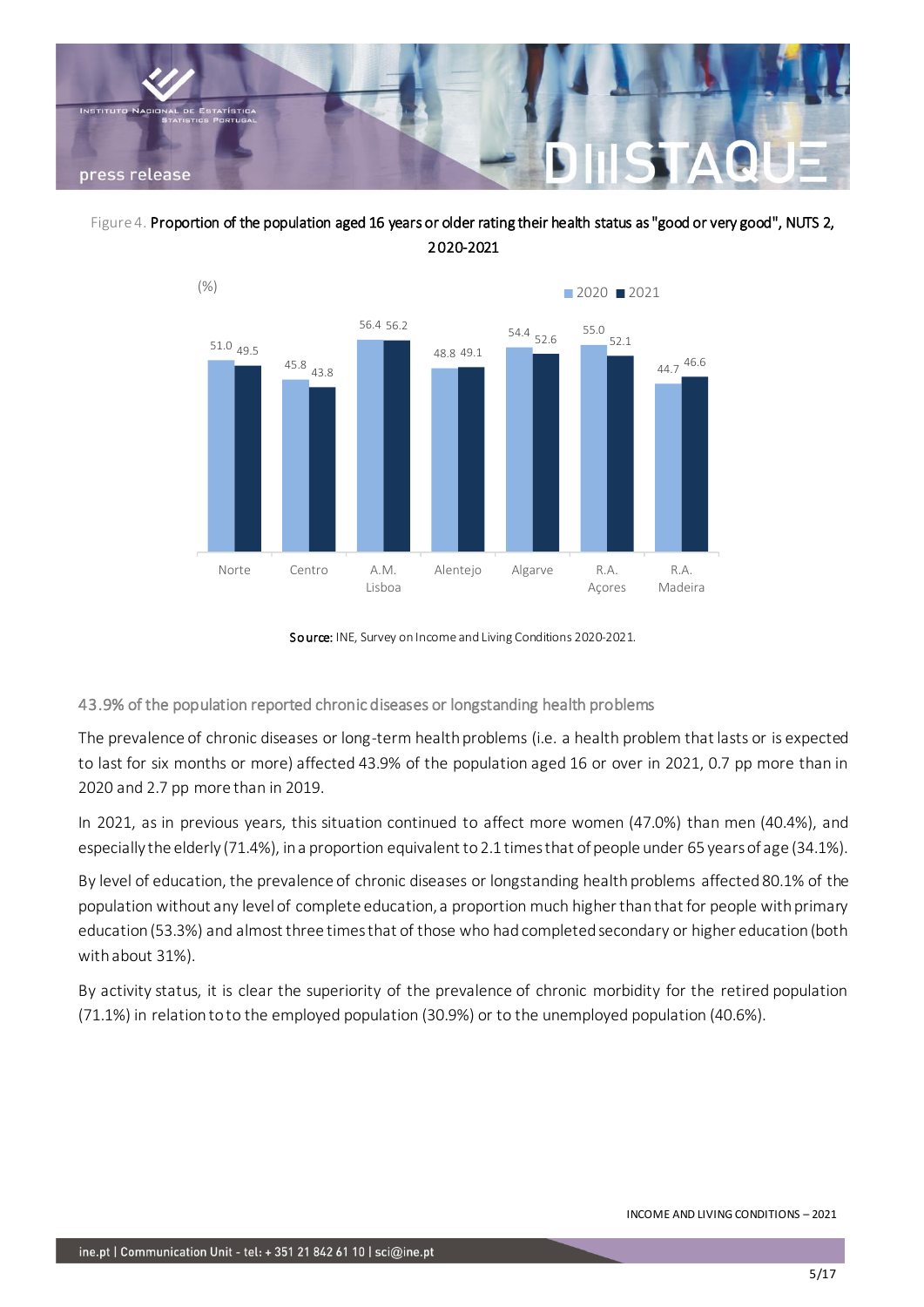

Figure 5. Proportion of the population aged 16 years or older with chronic disease or longstanding health problem, Portugal, 2021



Source: INE, Survey on Income and Living Conditions 2021.

The indicator of chronic morbidity of the population aged 16 and over recorded an increase for the second consecutive year in 2021, reaching the highest value of the last six years in both sexes.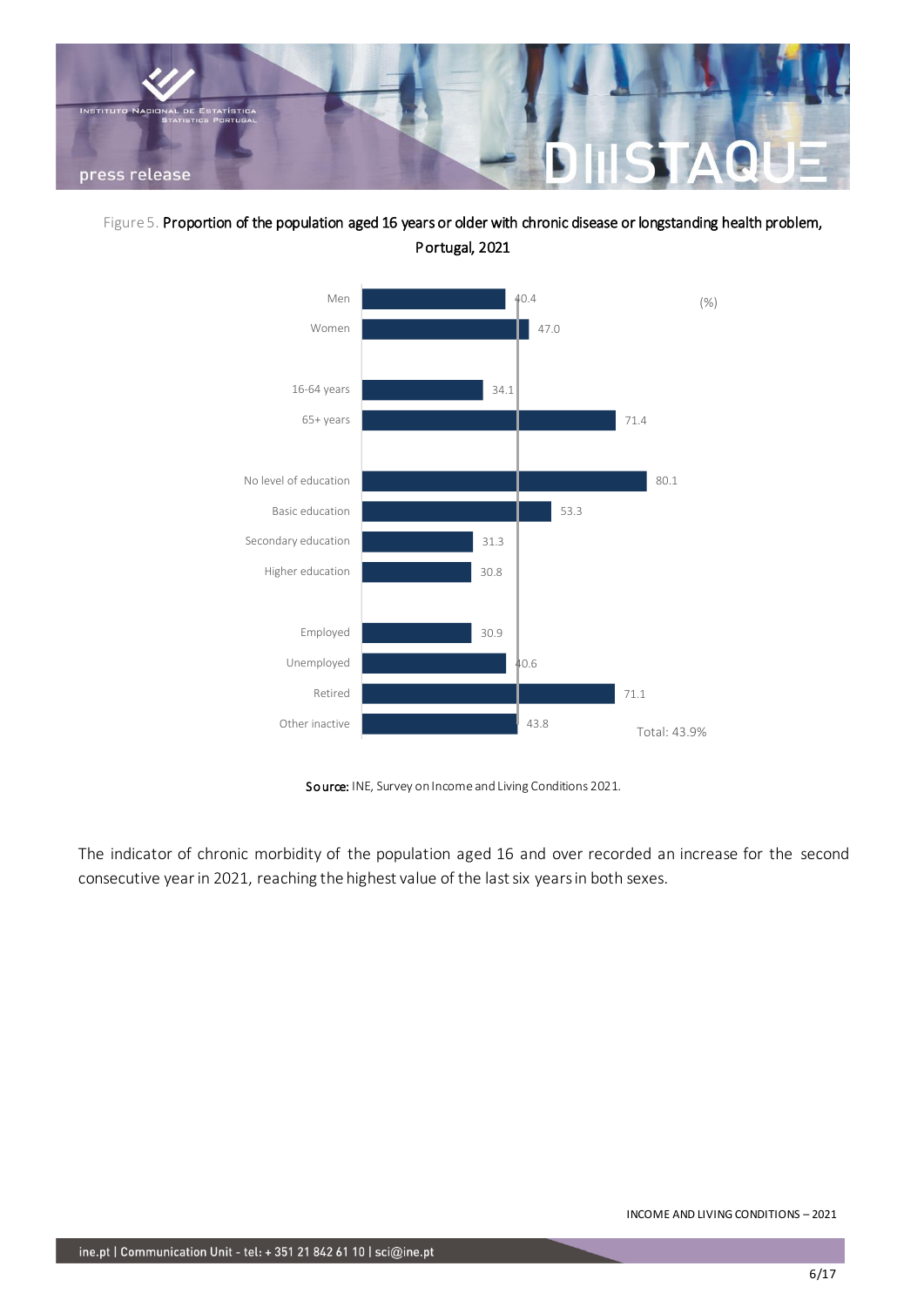

Figure 6. Proportion of the population aged 16 years or older with chronic disease or longstanding health problem by sex, Portugal, 2016-2021



Source: INE, Survey on Income and Living Conditions 2016-2021.

The prevalence of chronic morbidity in 2021 was higher in the population living in the Região Autónoma dos Açores (47.1%), 4.8 pp more than in 2020 (42.3%), and lower in the population living in Algarve (42.0% in 2021, 1.8 pp more than in the previous year (40.6%).





Source: INE, Survey on Income and Living Conditions 2020-2021.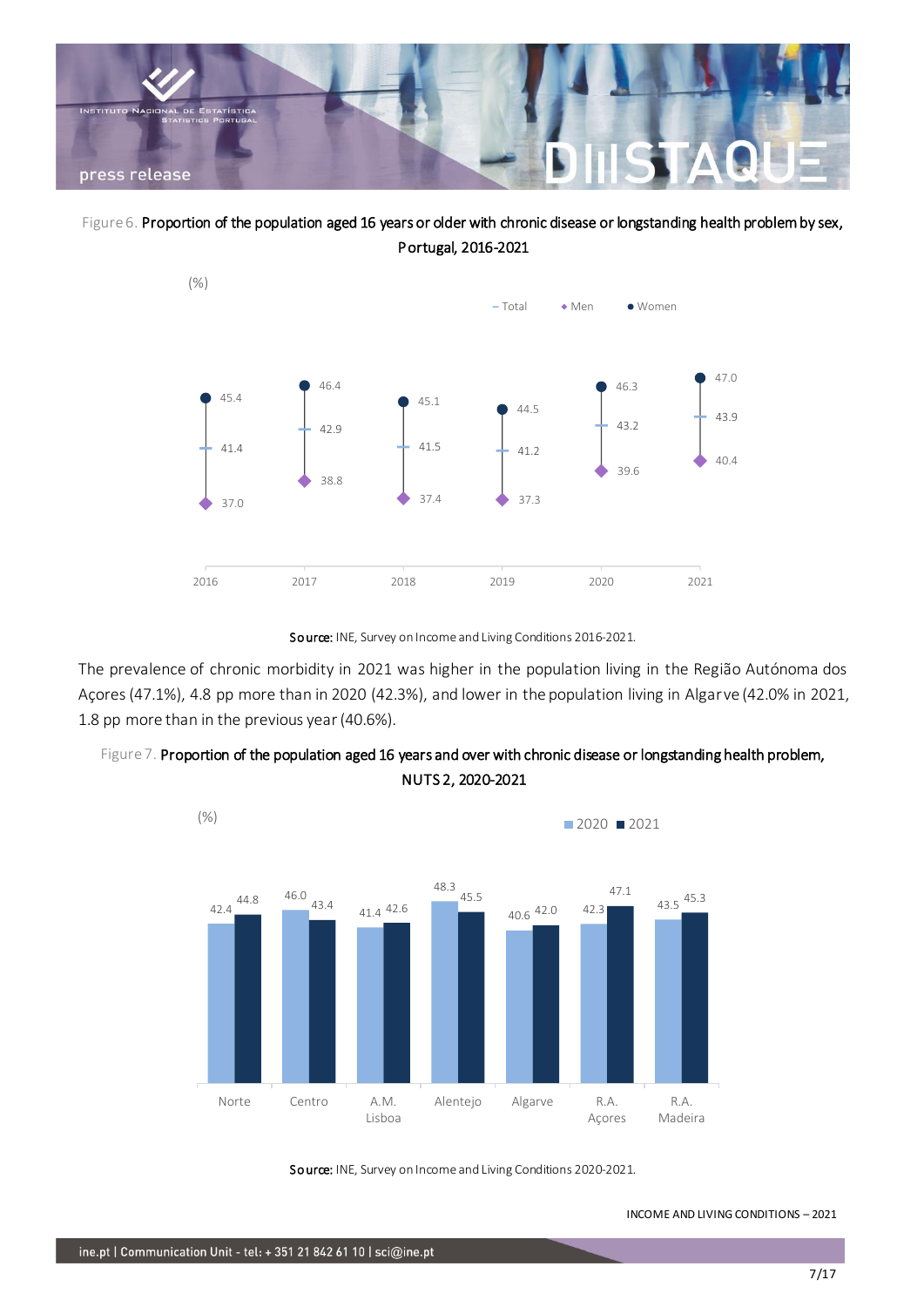

The limitation in carrying out usual activities also increased in 2021, affecting almost 35% of the population

In 2021, 34.9% of the population aged 16 years or older reported having some limitation in performing activities due to health problems, and of this, 9.6% reported severe limitation.

The existence of some limitation when performing usual activities affected more women (39.0%) than men (30.2%), and, likewise, the severity of the same reached a higher proportion of women (10.9%) than men (8.1%).

By age, the existence of some limitation in the performance of activities due to health problems affected the elderly population (60.8%) more than the population under 65 years (25.6%), as well regarding the indicator of severe limitation: 5.6% in the population between 16 and 65 years old and 20.8% in the population aged 65 years or older. Yet, compared to the previous year, it was in the population under 65 that recorded the largest increase in the indicator.



### Figure 8. Proportion of the population aged 16 years or older with limitation in activities because of health problems, Portugal, 2020-2021

Source: INE, Survey on Income and Living Conditions 2020-2021.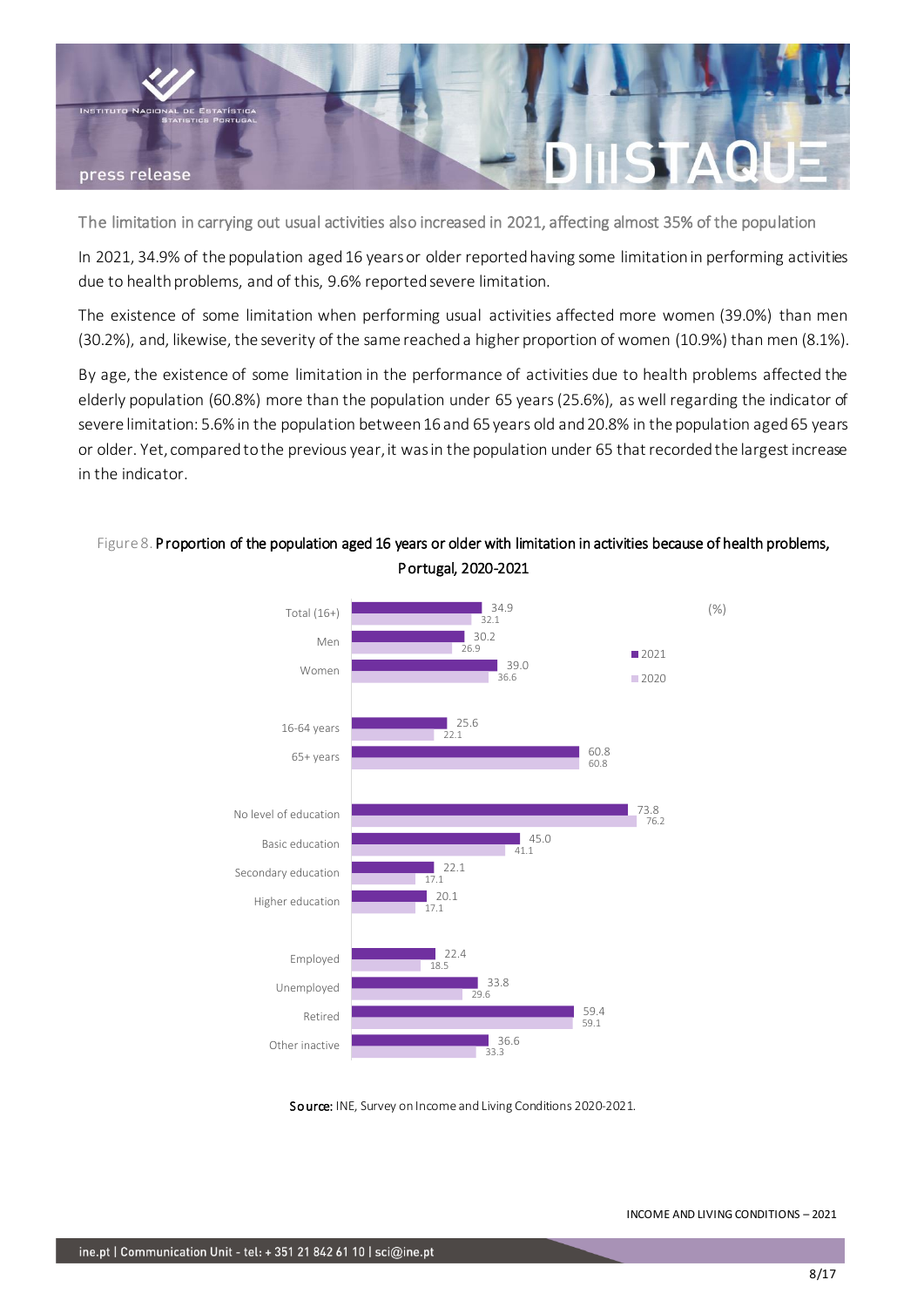

The proportion of people with some limitation to perform activities due to health problems was higher among the retired (59.4%), while reaching 33.8% of the unemployed population and 22.4% of those employed. In relation to the previous year, these two population groups recorded significant increases in the indicator (29.6% of the unemployed and 18.5% of employees in 2020).

In 2021, the existence of activity limitation due to health problems increased in relation to previous years, both in terms of the least severe and the most severe limitations, with the highest proportions since 2016 in both cases.

## Figure 9. Proportion of the population aged 16 years or older with limitation in activities because of health problems by degree of limitation, Portugal, 2016-2021



Source: INE, Survey on Income and Living Conditions 2016-2021.

Data of the indicator by sex and age group shows the increasing behaviour of the prevalence of limitations due to longstanding health problems with age, and with greater intensity from the age of 40 in the case of women.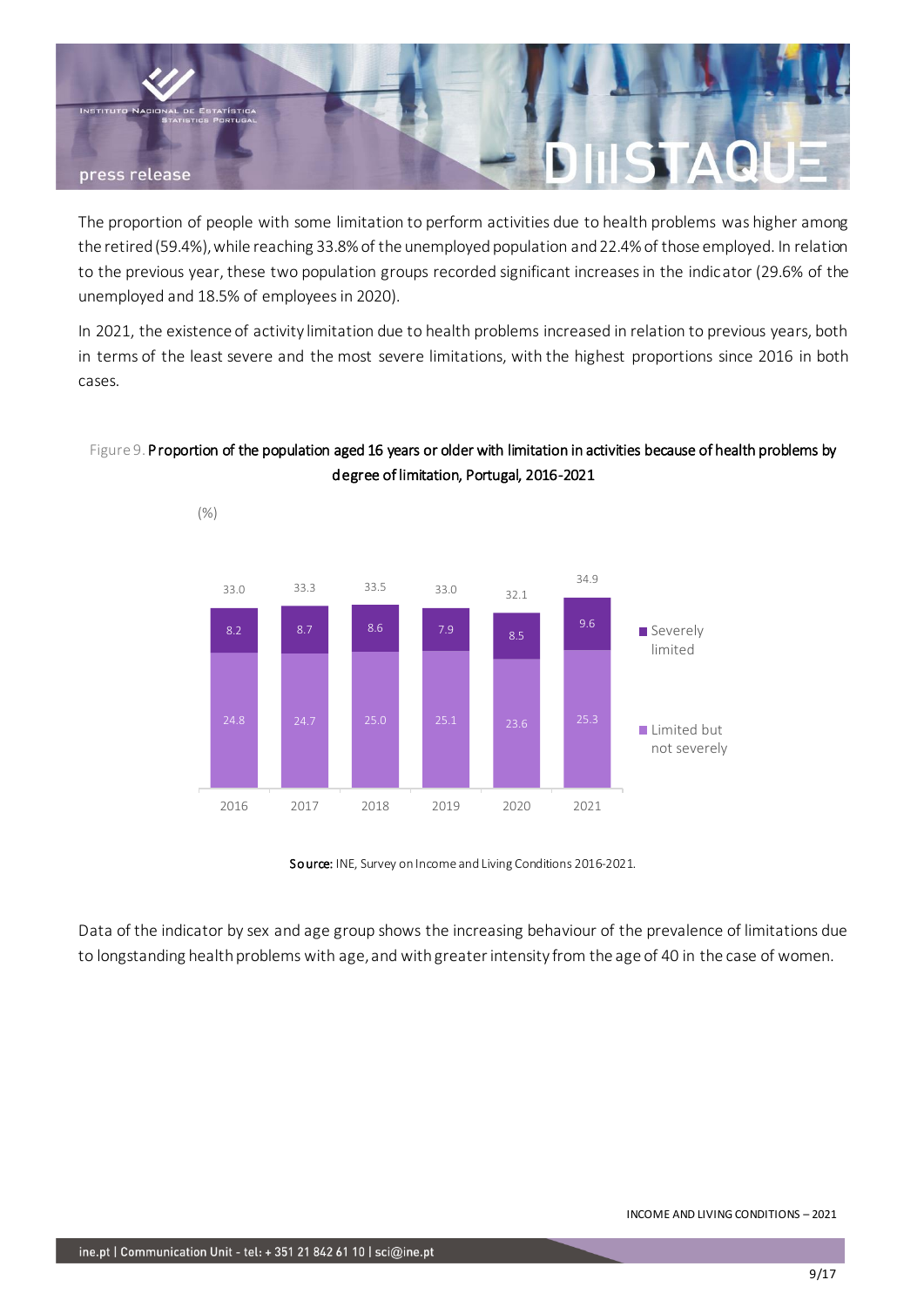

Figure 10. Proportion of the population with limitation in activities because of health problems by sex and age group, Portugal, 2021





By region, the highest proportion of population with some limitation in the performance of activities due to a health problem in 2021 was recorded in the Centro region (37.6%), but it was in Norte region that the population indicated more frequently the condition of severe limitation, affecting almost 11% of the population.





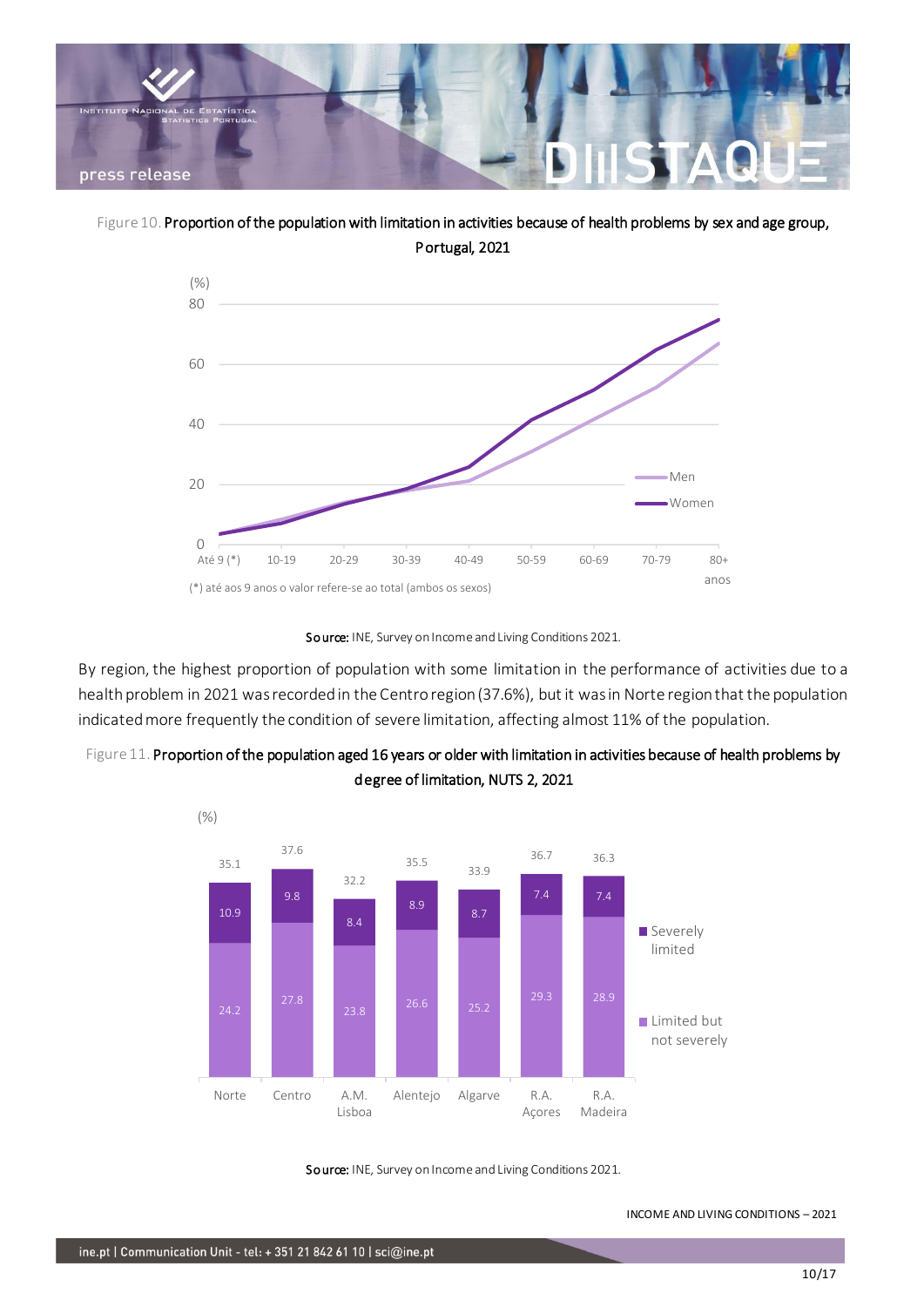

5.7% facing unmet medical examination or treatment, 1.8 pp more than in 2020

The proportion of people aged 16 years or older who, in the 12 months prior to the interview, could not get a medical consultation when needed reached 5.7% in 2021, the second consecutive yearly increase in the indicator, contrary to the downward trend that has occurred since 2015.

In 2021, 30% of the people who reported this situation reported financial difficulties as the main reason (1.6 pp more than in 2020) and about 60% mentioned other reasons, with emphasis to those related to the COVID-19 crisis <sup>1</sup> .

### Figure 12. Proportion of the population aged 16 years or older facing unmet medical consultation or treatment in the pr evious 12 months for reasons, Portugal, 2016-2021





#### 13.1% facing unmet dental care, 1.4 pp more than in 2020

The proportion of people who needed dental care in the 12 months prior to the interview and could not satisfy this need was 13.1%, 1.4 pp more than in 2020 and identical to 2019.

Financial difficulties were the main reason pointed out for this situation, representing almost 70% of the cases in 2021 (0.9 pp more than in 2020). Of the other reasons (about 32% of the total situations), the questions related to the COVID 19 pandemic crisis accounted for almost half of the population suffering unmet dental care needs.

<sup>&</sup>lt;sup>1</sup> Other reasons include lack of time (due to professional, domestic or other activities), distance (too far or lack of transport), fear of doctors, hospitals, treatments, etc., the decision to wait to see if the problem improves, or does not know a good doctor/dentist, among others; the specific question about COVI-19 pandemic only applies for 2021.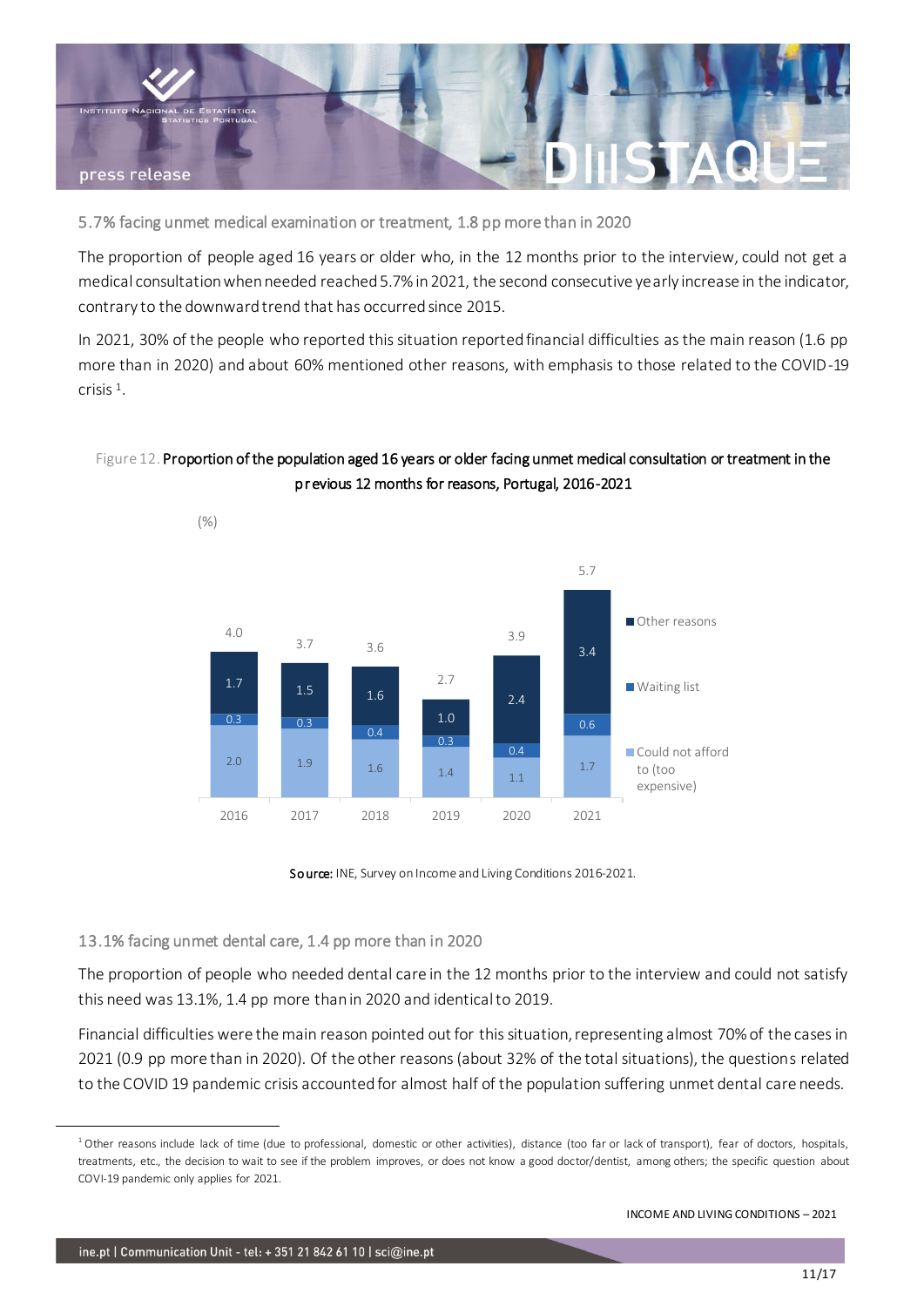





Source: INE, Survey on Income and Living Conditions 2016-2021.

More than 1/4 of the population reported the negative impact of the COVID-19 pandemic on mental health

In 2021, 26.6% of the population aged 16 years or older reported the negative impact of the COVID-19 pandemic on mental health. This condition was reported by more women (30.2%) than men (22.4%) and in very similar proportions in the population under 65 years (26.8%) and in the elderly population (25.9%).

By level of education, although not with very significant differences, the population with complete higher education registered a proportion of 27.8%, higher than the national average, and the population without any level of complete education a proportion of 25.4%.

By activity status, the highest value (33.7%) was recorded by the unemployed population, 7.1 pp above the average.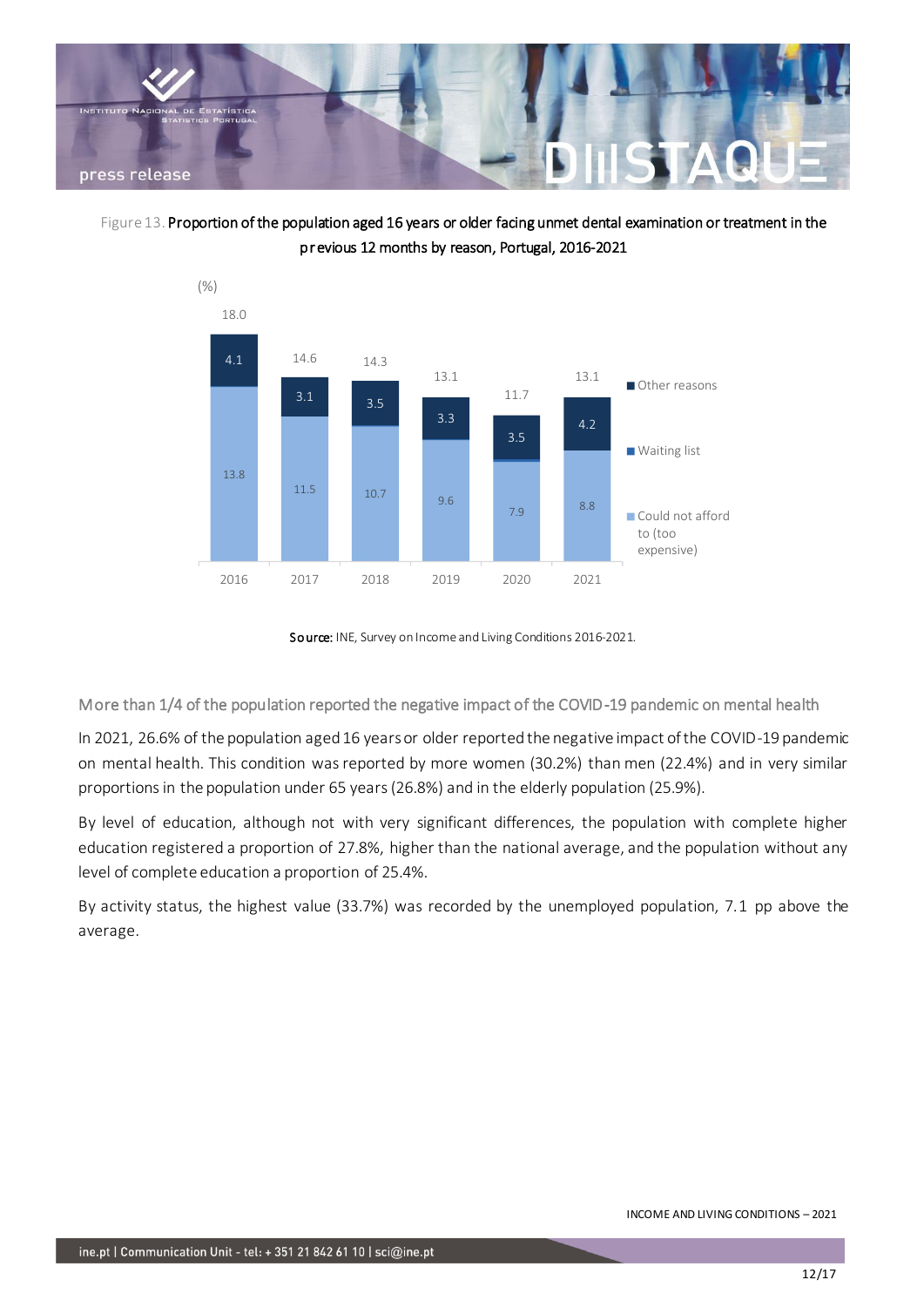

Figure 14. Proportion of the population aged 16 years and over reporting a a negative impact of the COVID-19 pandemic on mental health, Portugal, 2021



Source: INE, Survey on Income and Living Conditions 2021.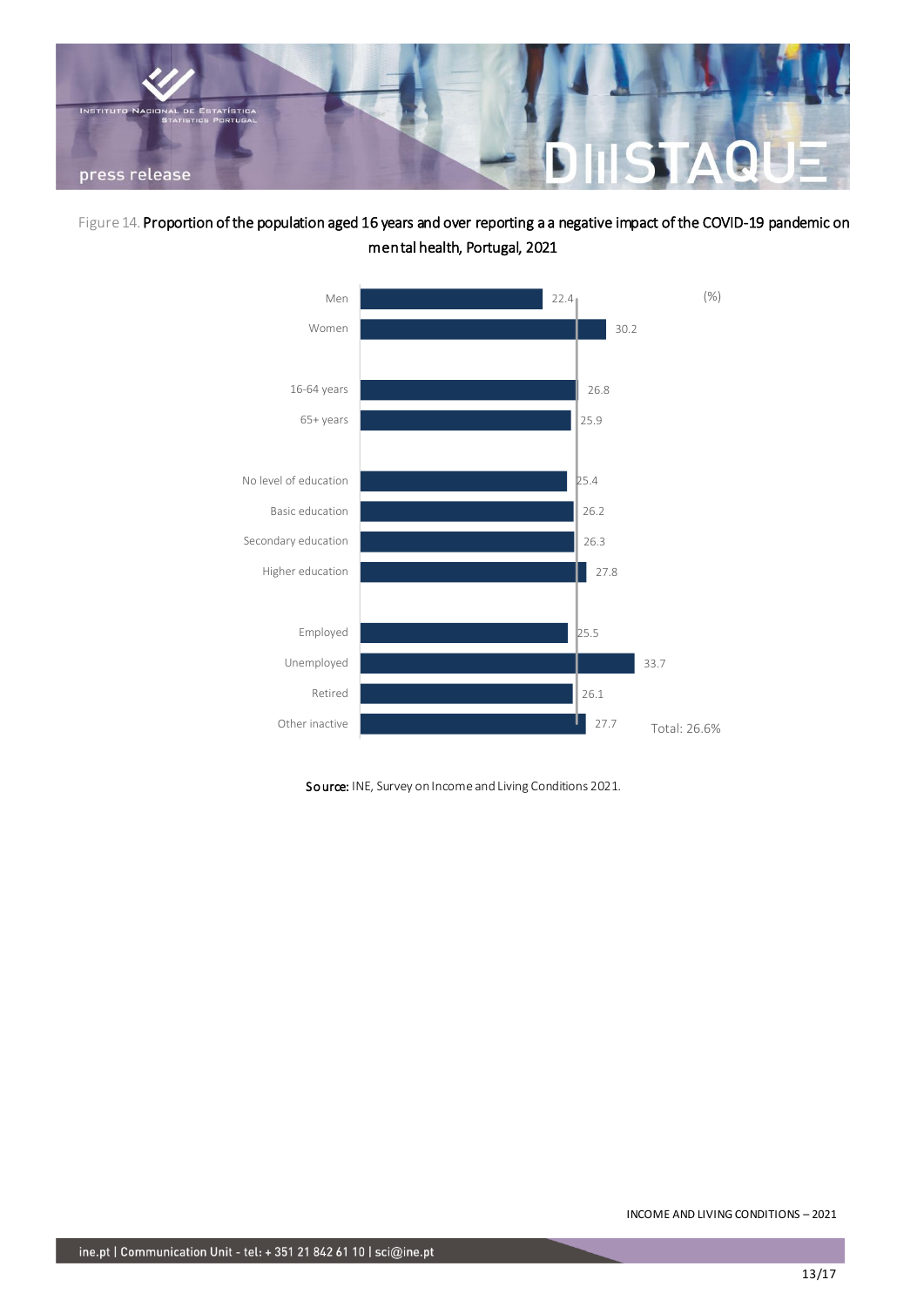

Health status and at-risk-of-poverty status

The comparison of health status assessments and at-risk-of-poverty status for 2016 to 2021 confirm the existence of a negative association in the case of positive assessments (the proportion of positive health assessments is lower when in poverty), and positive in the case of other assessments (the proportions of assessments as fair or as bad or very bad are higher when in poverty).



Source: INE, Survey on Living Conditions and Income 2016-2021.

A similar conclusion can be obtained in the case of indicators related to the existence of limitations in performing usual activities due to longstanding health problems, which are more frequent in the case of the population at-risk-of-poverty, especially when the limitations are severe.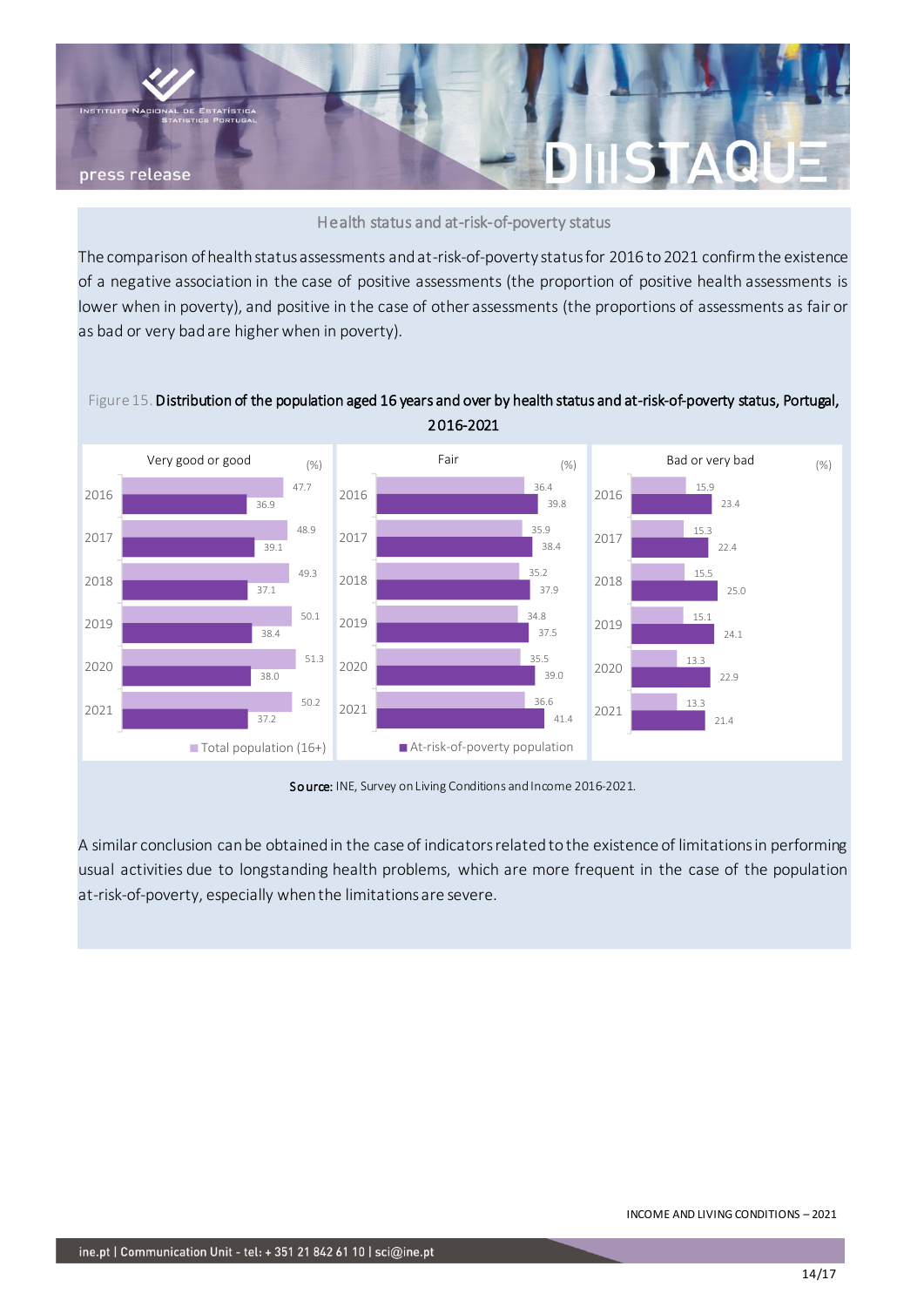

Figure 16. Distribution of the population aged 16 years and older total and at-risk-of-poverty by existing and degree of limitation in carrying out activities due to health problems, Portugal, 2016-2021



Source: INE, Survey on Living Conditions and Income 2016-2021.

The proportion of people aged 16 years and older at-risk-of-poverty who reported a negative effect of the COVID-19 crisis on mental health was higher by 3 pp than the proportion obtained for the general population of the same age.



Figure 17. Proportion of the population aged 16 years total and at risk of poverty with a COVID-19 mental health impact,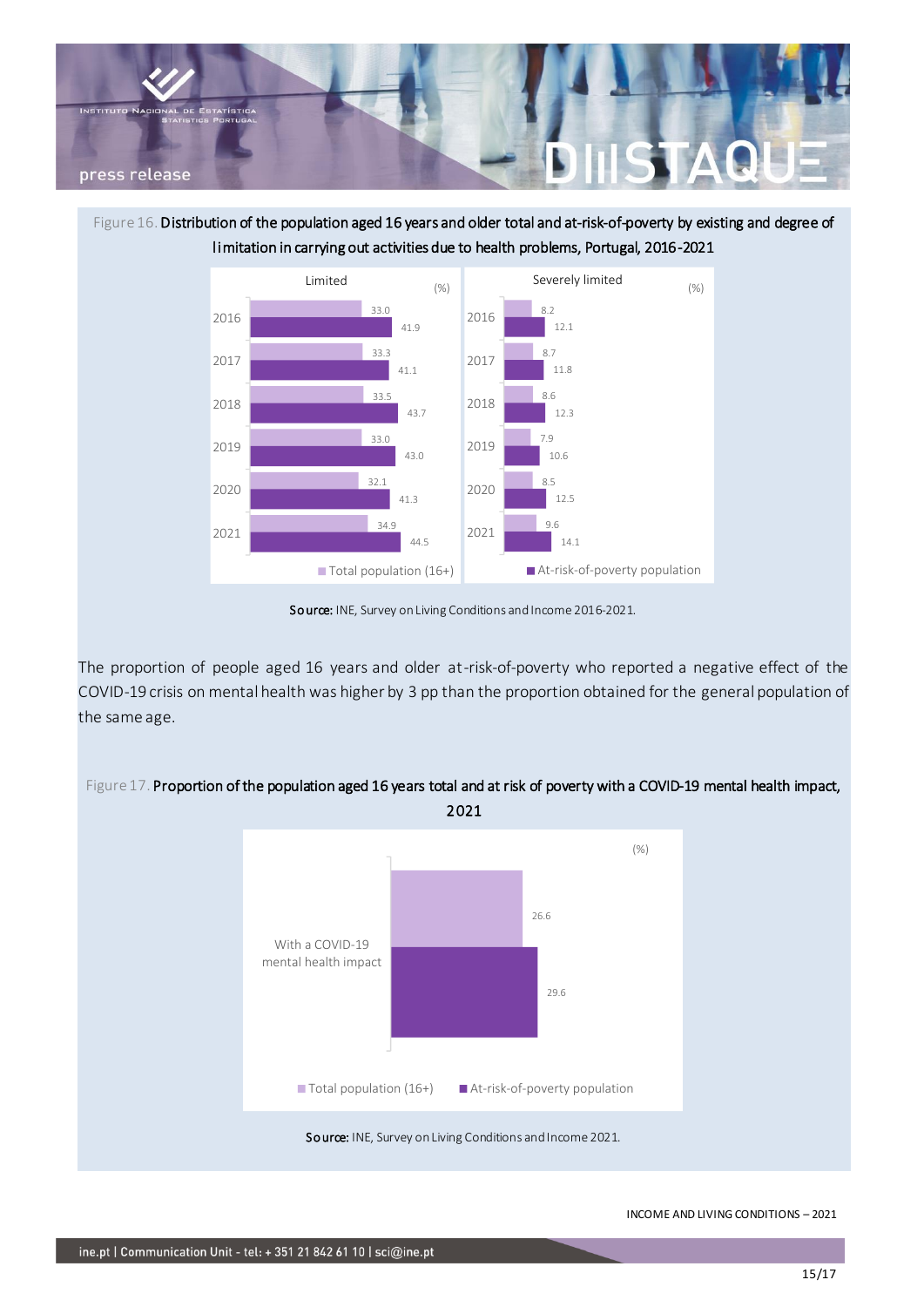

#### METHODOLOGICAL NOTE

The Inquérito às Condições de Vida e Rendimento das Famílias (in english, Survey on Income and Living Conditions) has been held in Portugal from 2004 to 2020 within the framework of specific EU legislation (Regulation (EC) No 1177/2003), establishing a common EU program for the systematic production of statistics on poverty, deprivation, and social exclusion. From 2021, the survey is carried out in accordance with specific European regulations and in accordance with Regulation (EU) 2019/1700 of the European Parliament and the Council of 10 October 2019.

In addition to a set of data to be obtained annually, the new Regulation establishes a set of detailed topics to be obtained regularly and also the development of ad hoc modules to be applied every two years, consisting of matters of particular interest to users at a given time, but which are not included in the regular data sets. In 2021, one of the modules implemented for the first time was the regular triennial module on "Children's Health and Material Deprivation", whose results are included into some of the aspects presented in this press release.

In Portugal, the information was regularly collected on an annual basis through computer-assisted face-to-face interviews (CAPI) in the second quarter of each year. Yet, as a result of public health measures following the COVID-19 pandemic, in particular social lockdown and distancing, the survey was conducted exclusively through telephone interviews (CATI) in 2020 and 2021.

The sample size usually considers a compensation factor of the effect of the total non-responses. Being impossible to carried out face-to-face interviews due to the context of the COVID-19 pandemic, this factor has been substantially reinforced by taking into account that telephone data collection usually has lower response rates than face-to-face interviews, as well as the effect of outdating of telephone numbers in the database.

The questionnaire includes questions about the household and also about the personal characteristics of each member, in particular about the income of all members aged 16 years or older. In 2021, the survey addressed 16,478 households, of which 10,973 with full response (with data collection on 26,822 people; 23,730 with 16 and over). Data regarding the module "Children's health and material deprivation" concern people under the age of 16 at the end of 2020, living in 3,092 households, and was obtained through proxy interviews with representatives of private households.

The estimated results were obtained using household and individual weights, calibrated by region, household size, age, and sex. In the calculation of weights, a correction factor of total non-responses was incorporated, as well as a calibration procedure based on the results of the 2021 Census for the variables at the level of the household, and the Resident population estimates as at December 31, 2020 for the variables at the level of the individuals. The auxiliary variables (margins) were the number of households by NUTS 2 and the number of households according to their size (1, 2, 3 and 4 or more individuals), and, at the level of individuals, the estimates of resident population by sex and five-year age groups (except the first and last age-groups comprising, respectively, individuals under 16 years of age and individuals 75 years of age or older).